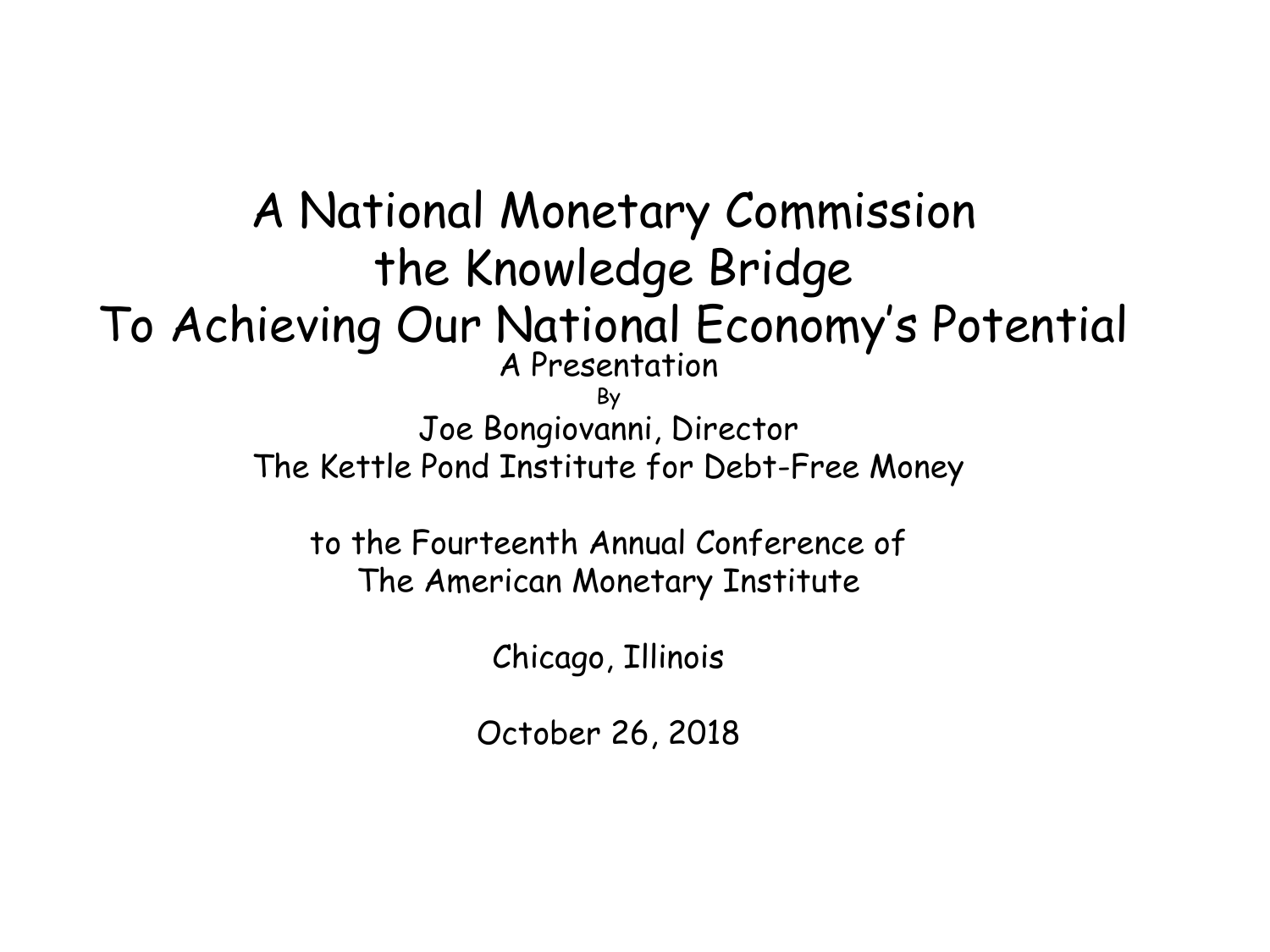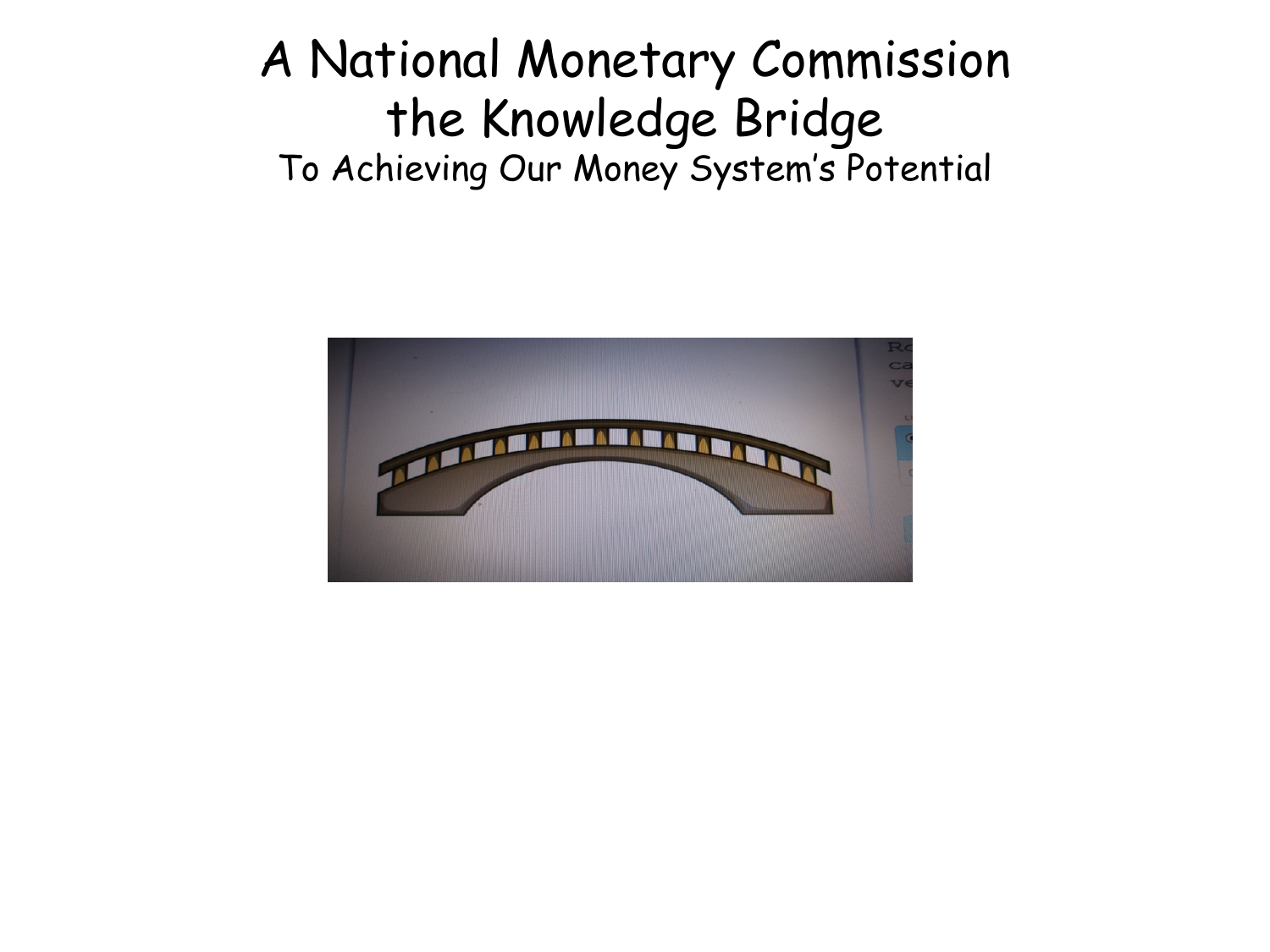Lietaer on Krugman on MONEY

<https://www.youtube.com/watch?v=Q6nL9elK0EY>

The Academic Narrative - DON'T TOUCH MONEY !

The Academic Outcome : Monetary Ignorance

The Political-Economic Outcome – Secular Stagnation and Debt-Saturation Driven Austerity

why ?

Because *it's nobody's job* to ensure that there's sufficient incomes, always, to pay the debts that our prosperity requires.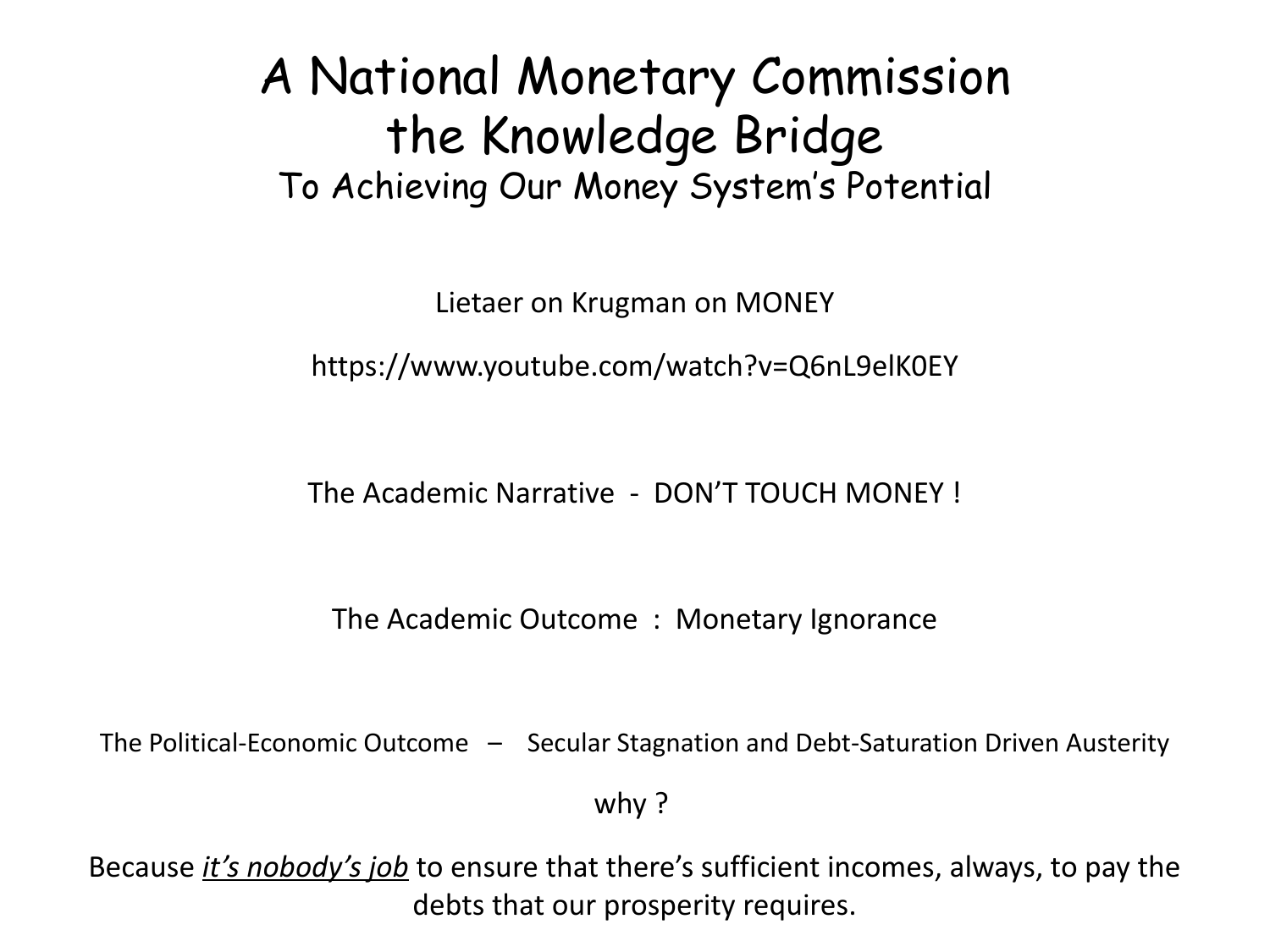\_\_\_\_\_\_\_\_\_\_\_\_\_\_\_\_\_\_\_\_\_\_\_\_

\_\_\_\_\_\_\_\_\_\_\_\_\_\_\_\_\_\_\_

# Financial Instability and the Decline (?) of Banking: Public Policy Implications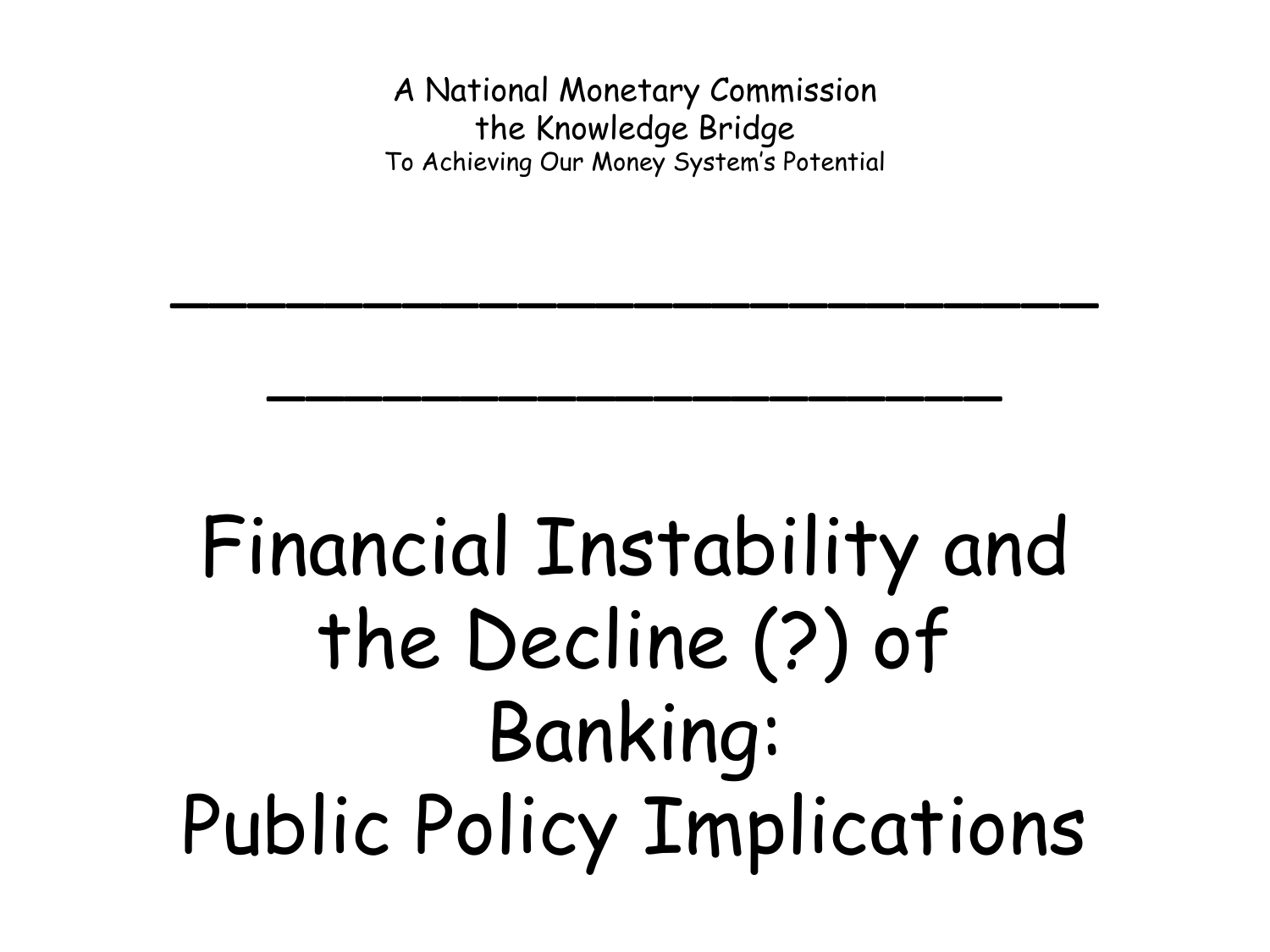$\overline{a}$  , and the set of the set of the set of the set of the set of the set of the set of the set of the set of the set of the set of the set of the set of the set of the set of the set of the set of the set of the set

# I . Definition of the Problem

Banking plays two roles in a modern capitalist economy:

It (*banking*) supplies the means of payments and it channels resources into the *capital* development of the economy. *(my emphasis)*

**From Minsky's w.p. No. 127**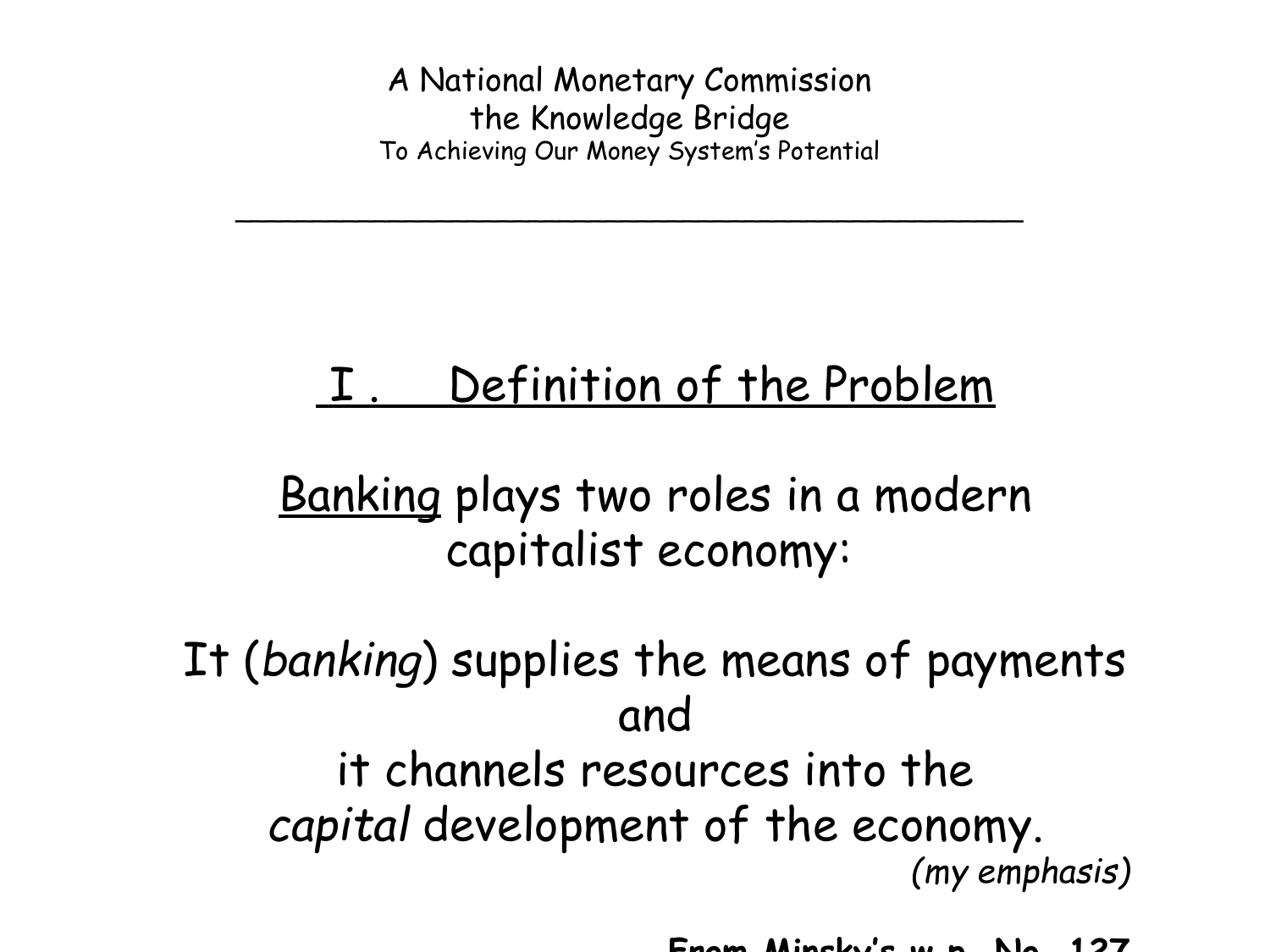IV. The Reforms of the 1930's

 $\overline{\phantom{a}}$ 

*Much of the economic history of the United States could be written in terms of attempts to get money right.* 

*This history* of reform and subsequent failure, followed by another round of reform, *reflects the two not completely compatible requirements* placed upon the monetary and banking system:

- to provide a safe and sound medium of exchange, and
- to furnish channels for the financing of the capital development of the economy.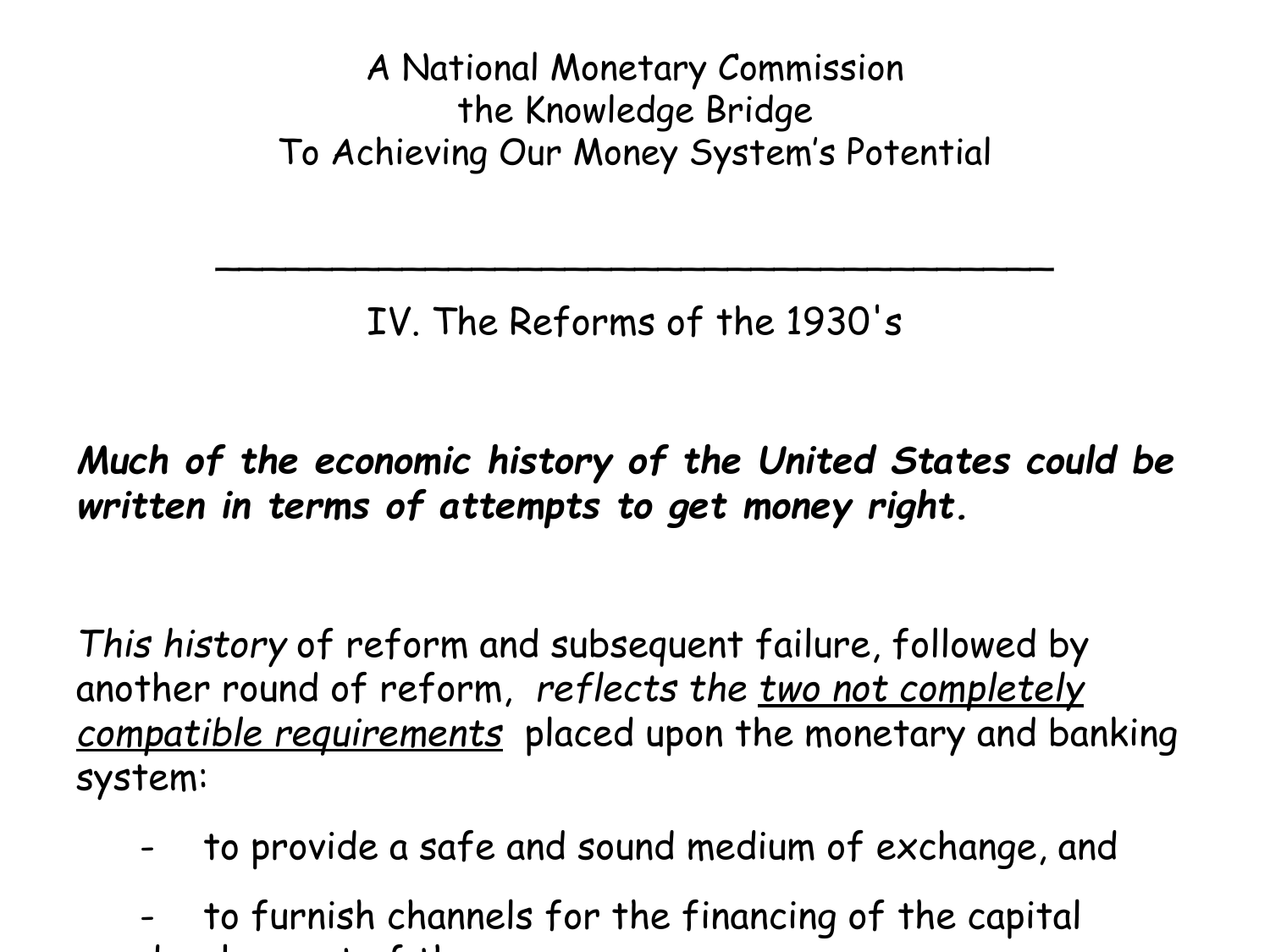IV. The Reforms of the 1930's (cont'd)

*Thus, as the 21st century is about to be ushered in, an idea which was on the table during the 1930's discussion of reform can once again be on the table. One virtue of the 100% money scheme is that it separates the two functions that the monetary and banking system has to perform: the provision of a safe and secure means of payments, and the capital development of the economy.*

From Minsky's w.p. No. 127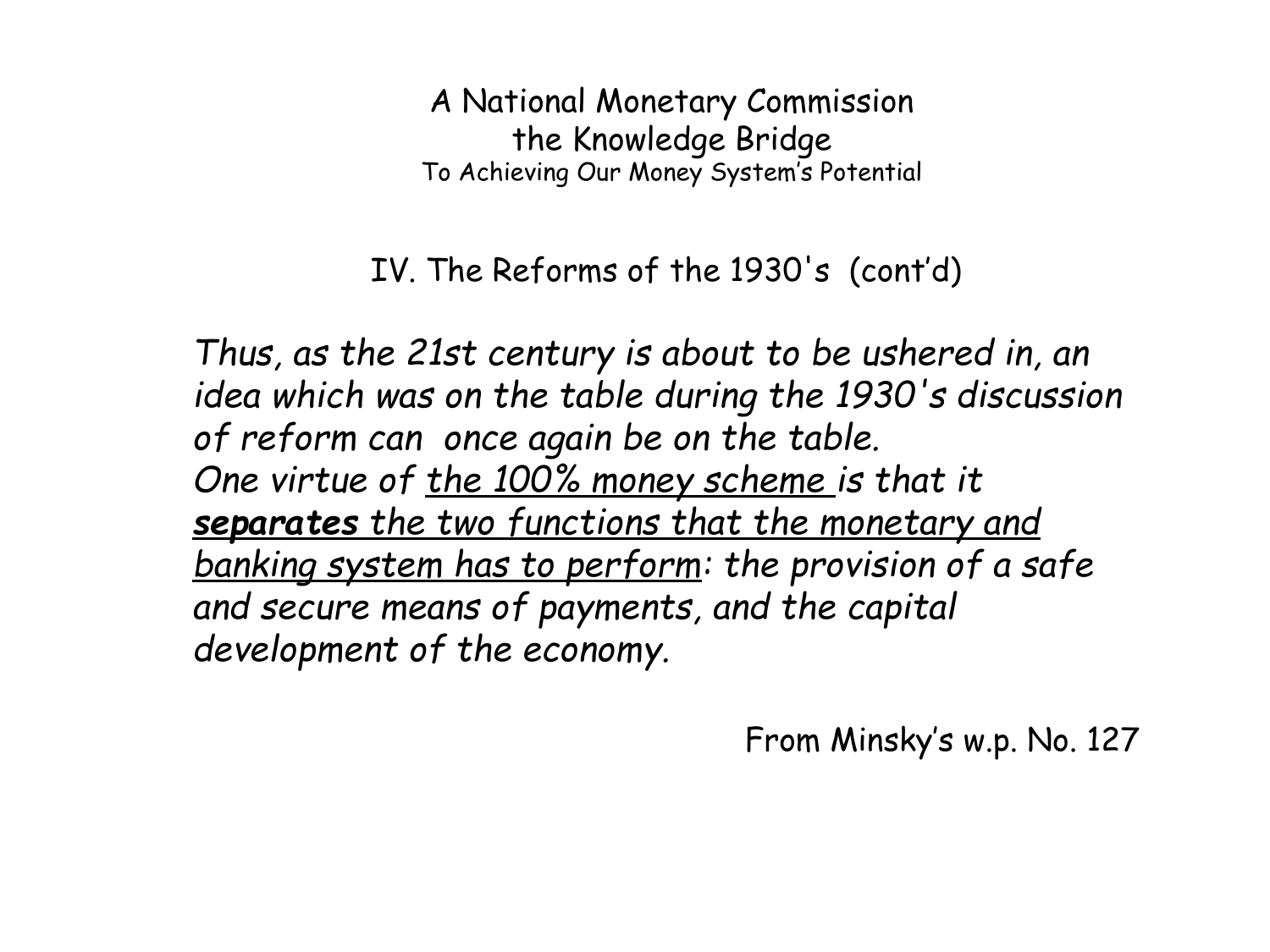posted on 19 June 2011 obal Economic Intersection -

#### **[The Problem With Money And Banking: Inseparability](http://econintersect.com/pages/opinion/opinion.php?post=201606190011)**

*Written by [Joe Bongiovanni,](http://econintersect.com/authors/author_rel.htm?author=/home/aleta/public_html/authors/bongiovanni_joe.htm) [Director,](http://econintersect.com/authors/author_rel.htm?author=/home/aleta/public_html/authors/bongiovanni_joe.htm)  [The Kettle Pond Institute for Debt-Free Money](http://econintersect.com/authors/author_rel.htm?author=/home/aleta/public_html/authors/bongiovanni_joe.htm)*

Let's discuss its implications and why it is important.

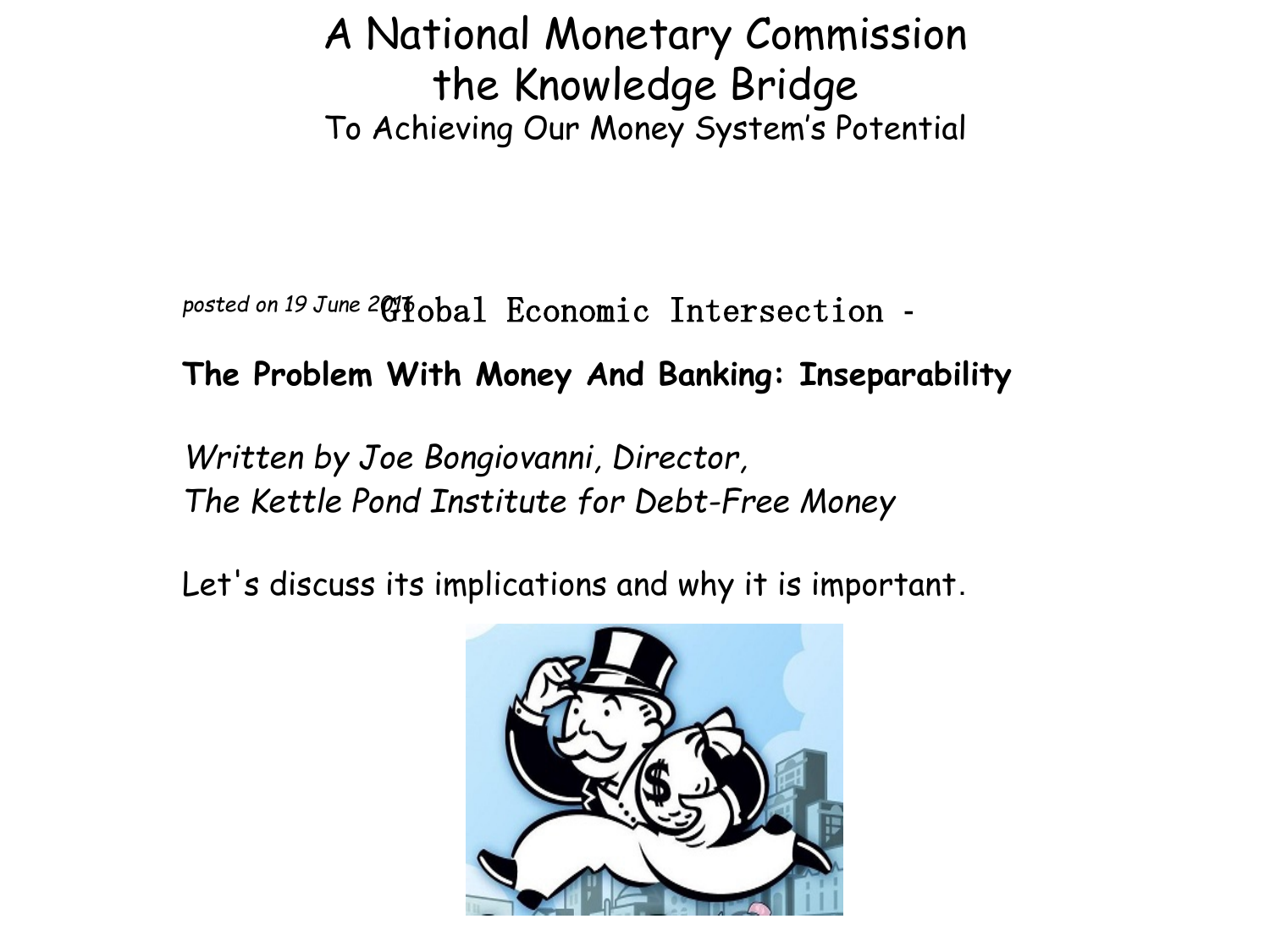### **VII. A Modest Proposal**

**Part I**

**The time has come to open a national inquiry into the structure of the banking and financial system**. The radical changes now underway in technology, computing,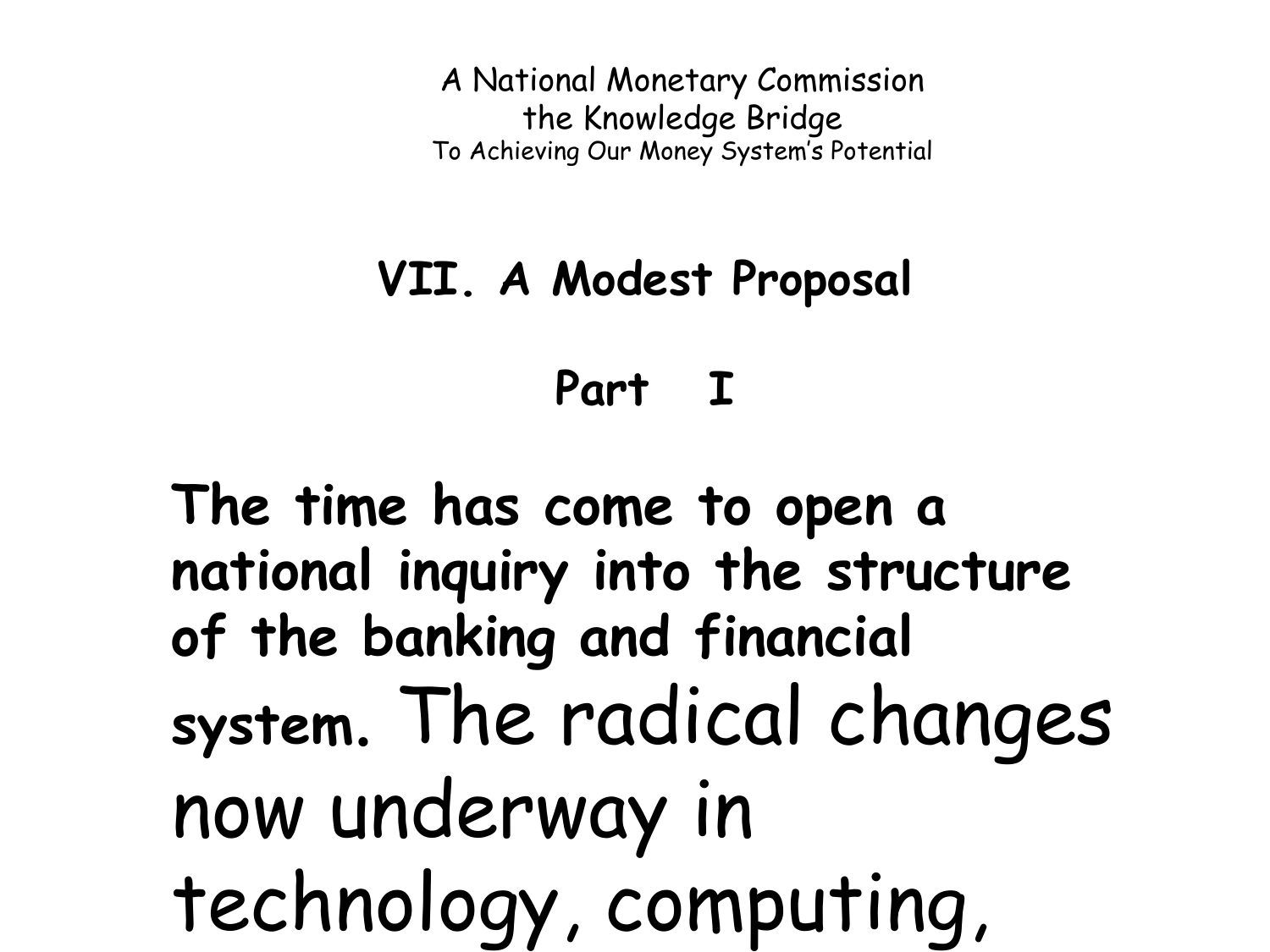\_\_ To Achieving Our Money System's PotentialA National Monetary Commission the Knowledge Bridge

### VII. A Modest Proposal Part II

\_\_\_\_\_\_\_\_\_\_\_\_\_\_\_\_\_\_\_\_\_\_\_\_\_\_\_\_\_\_\_\_\_

In the past, serious changes were the result of serious public inquiries. I suggest that enough is amiss in our financial and banking structures that it is time to go back to the drawing board and determine what the monetary, financial, and financing arrangements should be in the 21st century. *A late 20th century National Monetary Commission should be on the public policy agenda.*

From Minsky's w.p. No. 127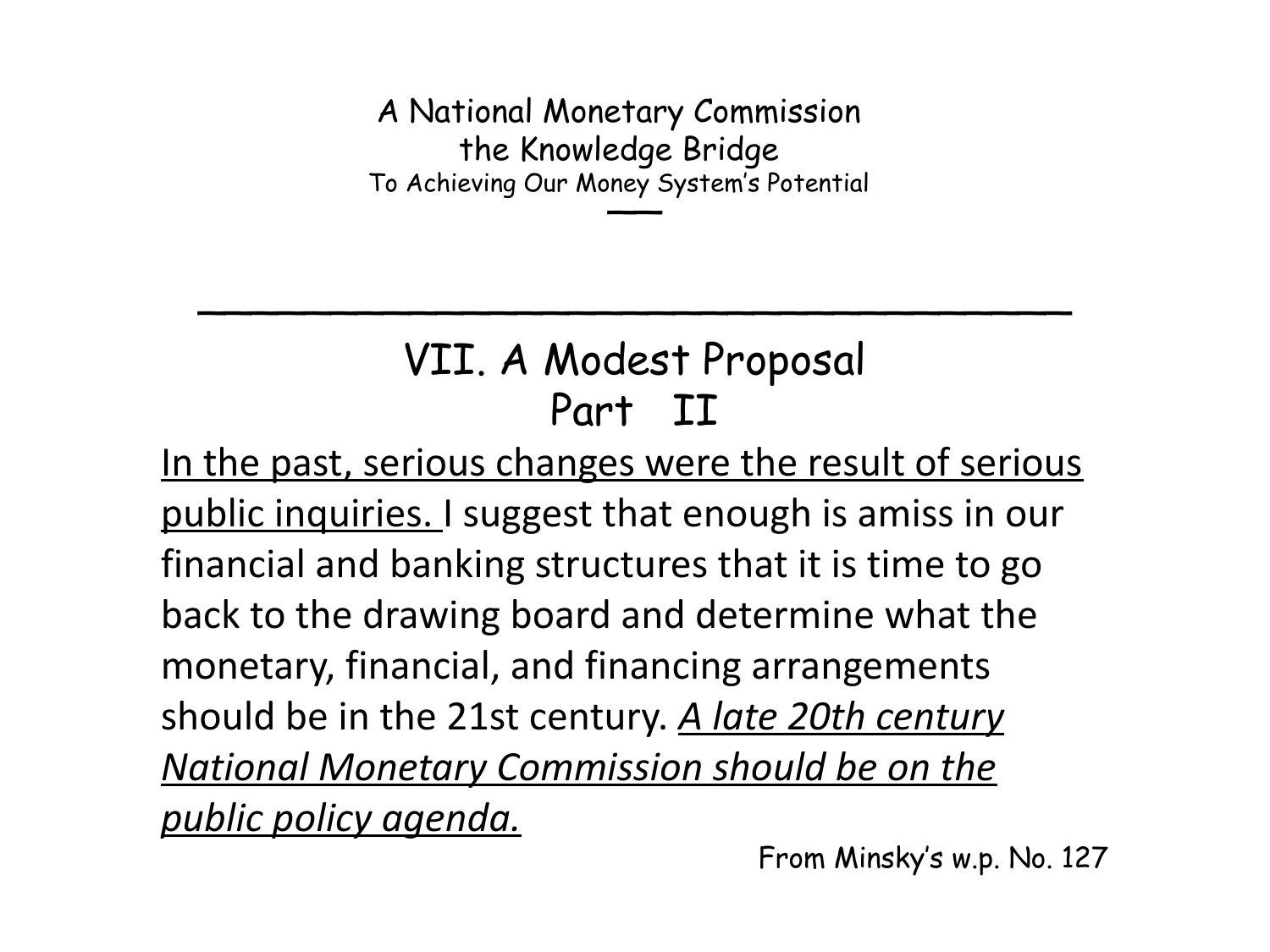A National Monetary Commission the Knowledge Bridge To Achieving Our National Economy's Potential

Section 18 of the Aldrich-VreelandAct of 1908 that established the National Monetary Commission gave authority and instructions to the commission as follows:

It shall be the duty of this commission **to inquire into and report to Congress, at the earliest date practicable, what changes are necessary or desirable in the monetary system of the United States or in the laws relating to**